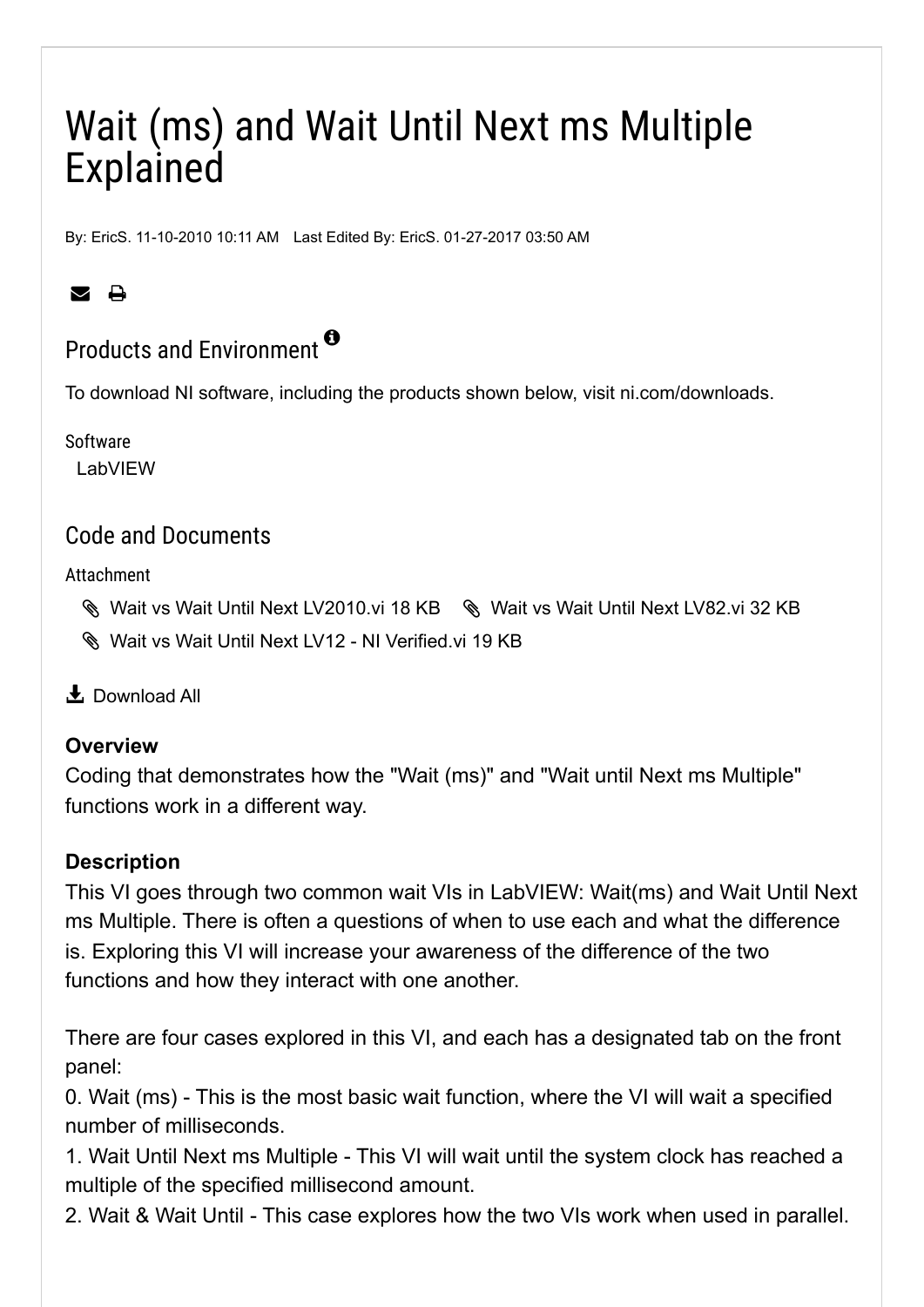Try this case with different values to see which controls the execution timing. 3. Wait Until Next Explained - This case has a little bit of math that calculates why the Wait Until Next ms Multiple VI waits the amount of time that it does.

#### **Requirements**

LabVIEW 2012 (or compatible)

#### **Steps to Implement or Execute Code**

- 1. Select the tab you would like to run
- 2. Set the time you would like the functions to wait
- 3. Run the VI

#### **Additional Information or References**





**COMMENTS**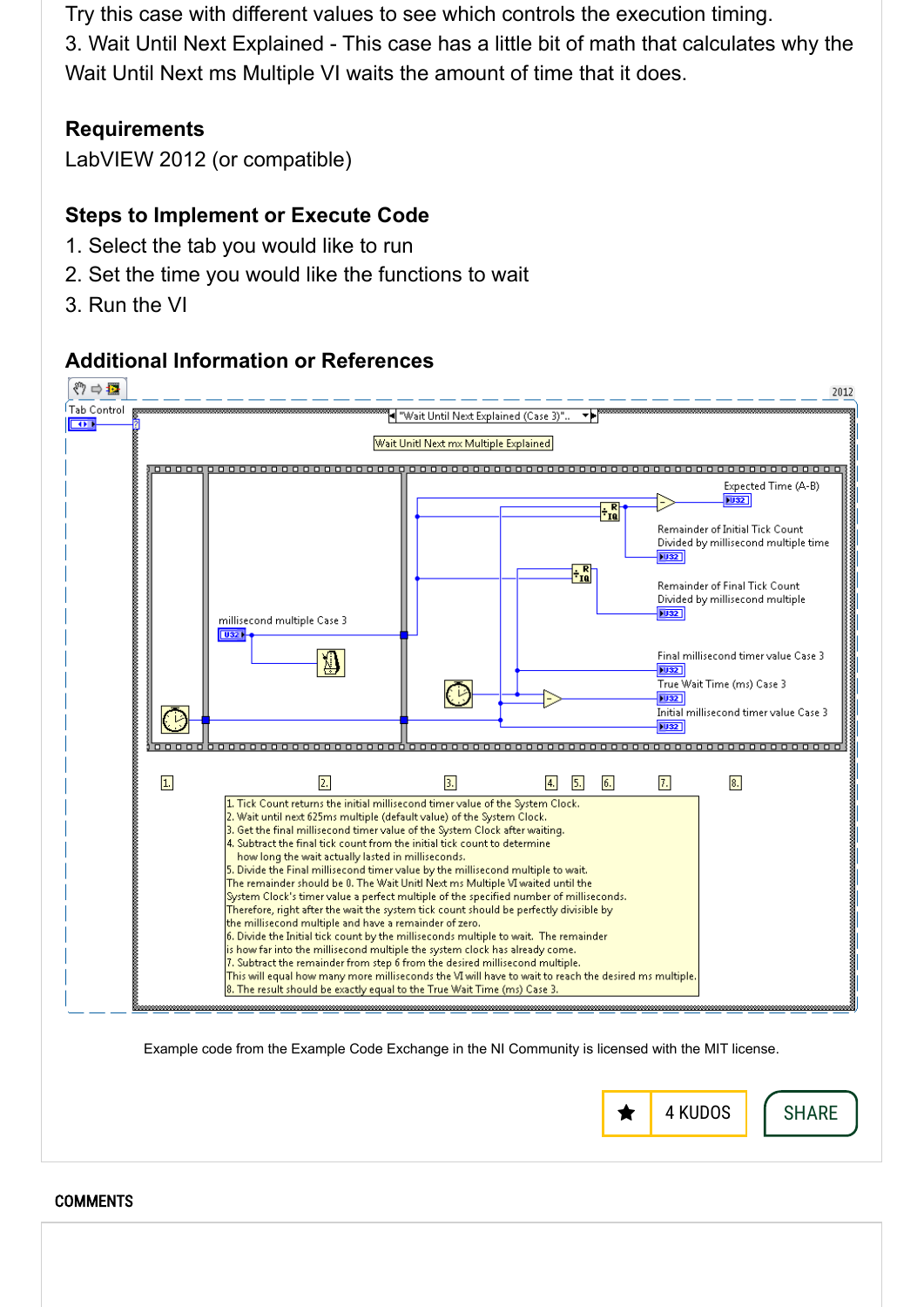